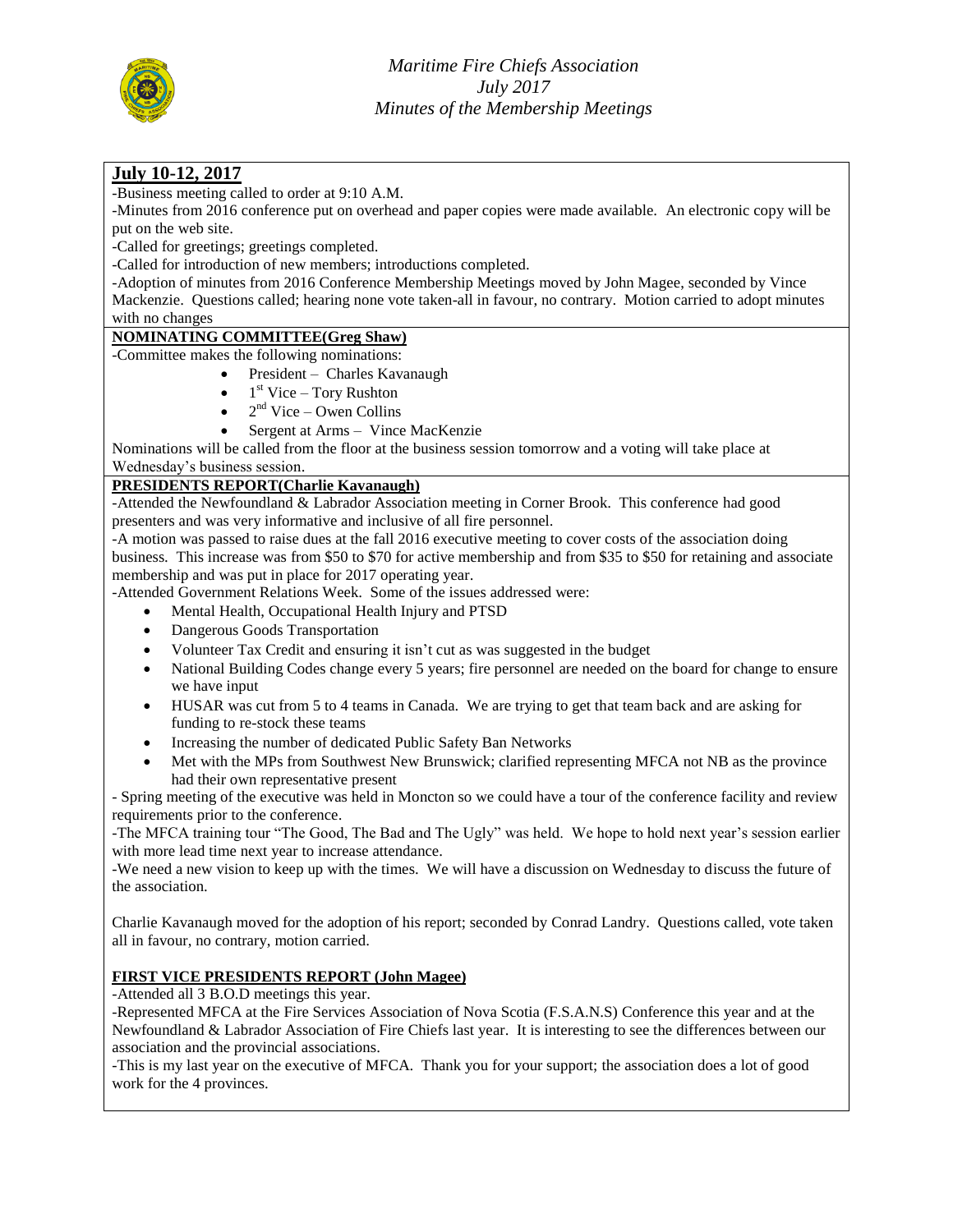First Vice John Magee moved for the adoption of his report; seconded by Brian Hunter. Questions called, vote taken all in favour, no contrary, motion carried.

#### **SECOND VICE PRESIDENT(Tory Rushton)**

-Welcome and thank you to host Conrad Landry for hosting our conference this year.

-Attended the Canadian Association of Fire Chiefs (C.A.F.C) conference in St. John's, NL. The CAFC is inclusive of all volunteers and encourages their members. Encourage MFCA members to support and join C.A.F.C. -Attended the New Brunswick Association of Fire Chiefs convention. They have the same issues, problems and difficulties.

Tory Rushton moved for the adoption of his report; seconded by Bernie Turpin. Questions called, vote taken all in favour, no contrary, motion carried.

Greg Shaw called for approval for all business conducted by the Board of Directors (B.O.D) since last annual meeting; seconded by David Mckinley. Questions called, vote taken all in favour, no contrary, motion carried.

#### **Tuesday July 12, 2016**

## **SECRETARY/TREASURER REPORT**

**Secretary Report – Lisa Lomond**

-No communication to report.

#### **Treasurer Report – Alan Duchesne**

-Reviewed the 2016 financial reports.

-Questions regarding the increase in dues were raised; Terry Raine asked why we can't cut back on trips/BOD meeting expenses instead of increasing the dues. Vince MacKenzie replied that MFCA has been dipping into investments to keep afloat with the rising cost of doing business for the association. First time in at least ten years that there has been a dues increase. The BOD discussed this and made the decision based on the directive from the membership and the impact that MFCA has in having our voices heard from Atlantic Canada. MFCA has become more visible and is doing association work to be active and represent the four provinces which has an administrative cost. We have investments that secure the mortuary fund and since this has been grandfathered effective 2016 but we need to protect for this liability. If we don't have an increase in dues we become stagnant and are unable to represent you; if this is the membership's new directive it needs to be made clear.

Alan Duchesne moved to adopt the financial statement; Vince Mackenzie seconded. Questions called, vote taken, all in favour, no contrary, motion carried.

-Presented the 2017 Budget.

Alan Duchesne moved to adopt the 2017 Budget; Bernie Turpin seconded. Questions called, vote taken, all in favour, no contrary, motion carried.

#### **FINANCIAL REPORT (INVESTMENTS) (John Magee)**

-Investment Statement reviewed. At inception in July 2009 the account had \$108,731 and we have made deposits of a total of \$15,000 out of our Operating Account.

-Charlie Kavanaugh made note that between 2009 and 2012 the association had to make withdrawals from this account to keep them running. This was why the executive voted to deposit the \$15,000 from Operating to repay money that was withdrawn.

John Magee moved the adoption of Investment Report; seconded by Terry Raine. Questions called, vote taken all in favour, no contrary, motion carried.

#### **DIRECTOR'S REPORTS**

#### **NEW BRUNSWICK (Conrad Landry)**

-Convention in May and there is a new executive.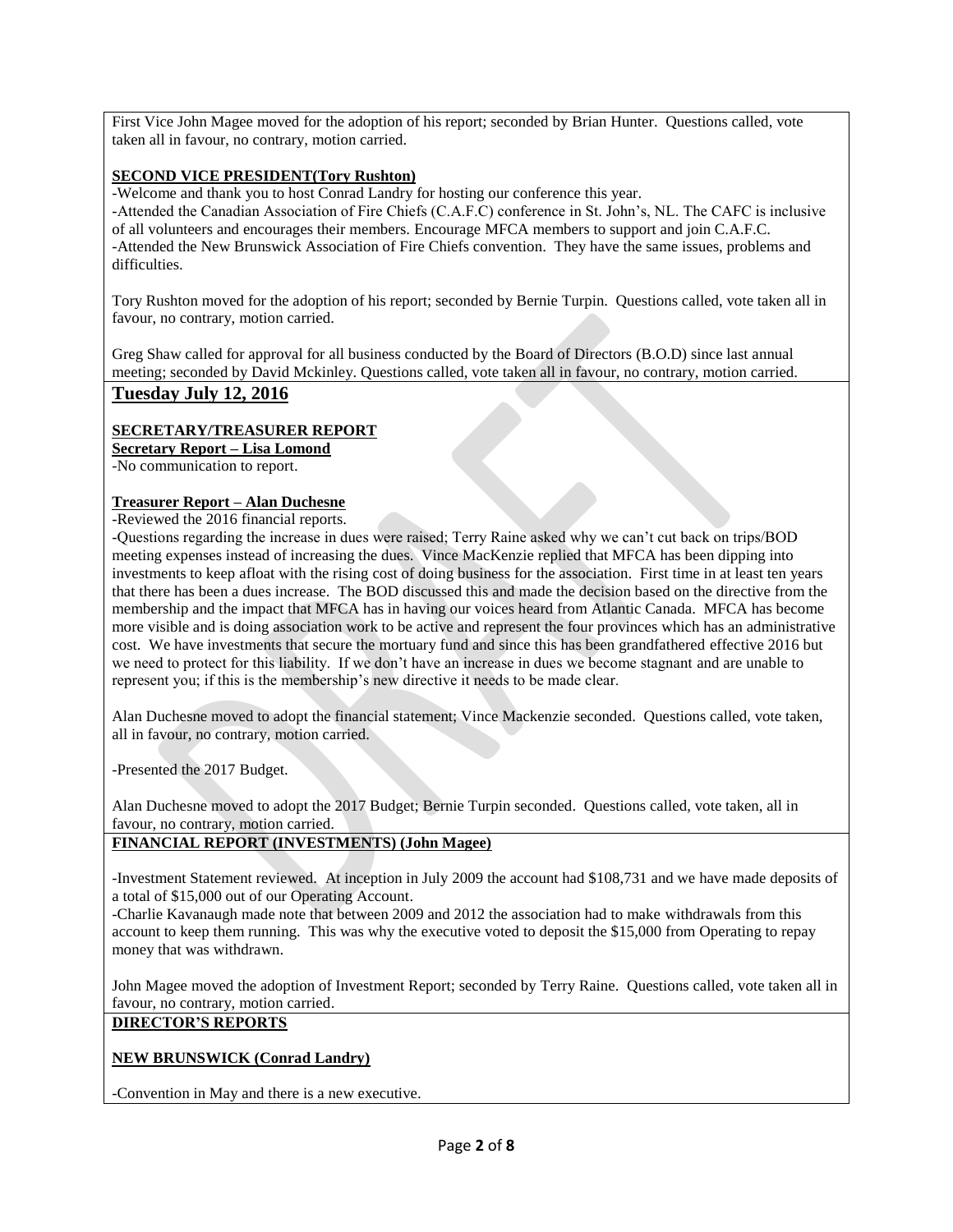-Road to Mental Readiness training is ongoing.

-TMR System for Radios has been adopted.

-Mobile training unit has been purchased for these products.

-Keeping busy with these training sessions; looking forward to seeing what the new executive has planned for the next year.

Conrad Landry moved the adoption of Investment Report; seconded by Brian Hunter. Questions called, vote taken all in favour, no contrary, motion carried.

#### **NOVA SCOTIA (Rod Nielson)**

- Slow moving for positive changes.

-Review of Municipal Government Act; the section for fire is being done first and the rest is still waiting. A consultant was hired and toured four locations with meetings. The report will be an appendix of the Steering Committee. The report is on hold for release because of the election and the steering committee is using this time to work on their report.

-Government Relations Day is postponed because of the provincial election.

-Mental Health Wellness is seeing slow progress. The medical First Responder Program has great representation of fire services.

-Notification of road and bridge closures and weight of vehicle is going well.

-Please be involved to affect positive change.

Provincial Director Rod Nielson moved for the adoption of his report; Tory Rushton seconded. Questions called, vote taken, all in favour, no contrary- motion carried.

#### **NEWFOUNDLAND & LABRADOR (Duane Antle)**

-It's been a busy year with lots of change over the past two years.

-The Executive Director position moved from volunteer to full time to make the association more efficient and more prepared. This has been evolving over the past years.

-Preventative Cancer Legislation to the Province.

-Closing the gaps for protection First Responders on highways.

-The association is doing a provincial study of System of Regional Government. Vince MacKenzie is sitting on this board representing the association.

- Hired a new executive director and moved to a home based office from a store front.

-Government relations are improving with the new government and the new executive is looking at a government relations day similar to Nova Scotia.

-Critical Incident Management has private funding for regional training. There are geographic challenges which we hope to overcome with quick response through setting up regional teams. The goal is to be at the scene within two hours of a fire incident.

-Thank you to MFCA for the training tour. The Leadership training is one of the needs for the province; there was government feedback and thanks for providing this opportunity.

Provincial Director Duane Antle moved for the adoption of his report; Vince MacKenzie seconded. Questions called, vote taken, all in favour, no contrary- motion carried.

#### **PRINCE EDWARD ISLAND (GREG SHAW)**

-Rod MacDonald is the current president of the association

- Emergency 911 service is in place now; service for the hearing impaired still has to be set up and text back has been applied for

-The province purchased two new engines from Summerside.

-Working on Pro-Board Certification.

-The provinces trails are currently being set up with kilometer markers; this should be complete by end of summer. -The province has given a grant for the Answer the Call program and some other things. The Departments need to sign up on the national web site to utilize this system

-Working on equipping all trucks with Narcan nasal spray. By late fall we hope to have to have protection with updated regulation for overdoses.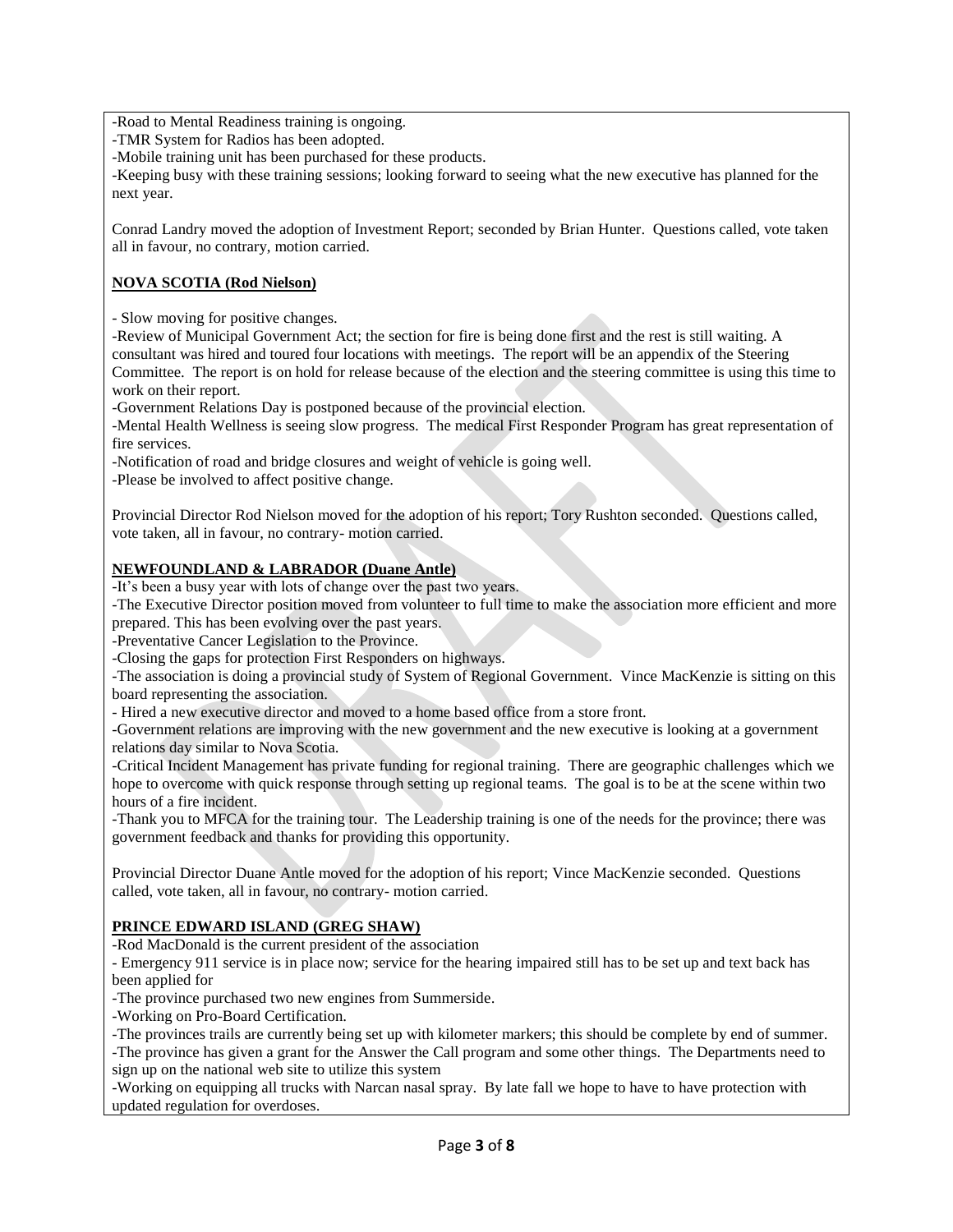-Hired a general manager for the association at the training facility to manage paperwork like billing and certificates. -There were ten island departments present at the meeting this year.

-Provincial Director Greg Shaw moved for the adoption of his report; Rod Nielson seconded. Questions called, vote taken, all in favour, no contrary- motion carried.

#### **Conference 2018**

-Next year's potential dates were discussed July 8– 11, 2018, there were no objections.

-Conrad had agreed to host the next two conferences with an option for a third year and we will be looking at these dates to return to Moncton and the Casino Hotel & Convention Centre.

## **COMMITTEE REPORTS**

#### **NOMINATING COMMITTEE (Greg Shaw)**

-The committee reviewed their slate of officer recommendations from the first day business session forth for President – Charlie Kavanaugh; for Vice President – Tory Rushton; for First Vice President - Owen Collins; for Sergeant at Arms – Vince MacKenzie.

-Called for nominations on this second day of business sessions from the floor and none heard; there will be a list of the slate of officers and anyone interested in running for one of the executive positions can do so before a vote is taken tomorrow on the third and final day of business sessions.

#### **RESOLUTIONS COMMITTEE**

Nothing to report

## **CONSTITUTION & BY-LAW COMMITTEE** (Bernie Turpin)

-Nothing to report.

#### **TRAINING COMMITTEE**(Vince MacKenzie)

-We are defining our role in training in enhancing leadership in Atlantic Canada.

-We have had several successful years of training with Gord Schriner and Call Signs for Life; Ryan Pennington and Hoarding; and Bob Kissner and SLICER training.

-This year Jody Price and Vince MacKenzie toured with 'The Good, The Bad and The Ugly'.

-This was a nine day tour through the four provinces and had approximately 225 participants; it was held a little later than usual this year.

-The training program started as free but we now recoup some of the investment we budget for with a minimal fee for participants.

-Leadership training is lacking so this is where we are trying to focus.

-If anyone has any questions about training or ideas for topics or speakers please contact Vince.

Vince MacKenzie moved for the adoption of his report; John Magee seconded; Questions called, vote taken, all in favour, no contrary- motion carried.

#### **HONOURS COMMITTEE (Alan Duchesne for Harmon Illsley)**

-The honours committee met once and four names for certificates were approved and will be presented at the closing banquet. There were no special recognition awards brought forward this year.

Alan Duchesne moved for the adoption of his report; Bernie Turpin seconded; Questions called, vote taken, all in favour, no contrary- motion carried.

#### **NOMINATING COMMITTEE (Greg Shaw)**

- No nominations were heard from the floor so the committee recommends

- For the position of President Charlie Kavanaugh.
- For the position of First Vice President Tory Rushton.
- For the position of Second Vice President Owen Collins.
- For the position of Sergeant at Arms Vince MacKenzie

-A ballot was cast for each of the executive making this the slate of officers for 2017-2018.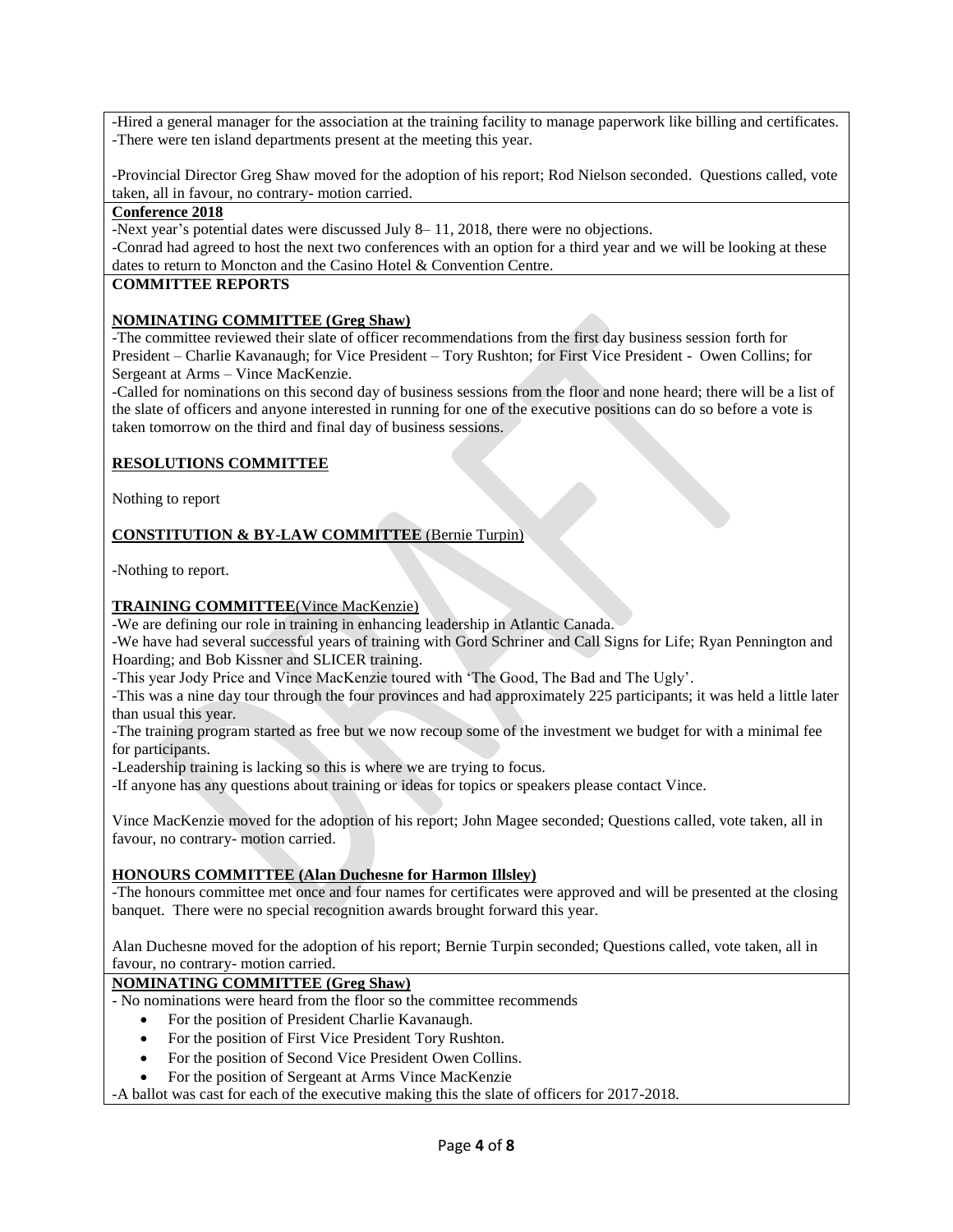Greg Shaw moved to adopt the Nominating Committee report; Alan Duchesne seconded. Questions called, vote taken all in favour, no contrary, motion carried.

## **OLD BUSINESS**

#### -None outstanding.

## **NEW BUSINESS**

### **Future of the Association**

-Charlie Kavanaugh opened the floor for members of the executive to speak on the discussions that have taken place at the board level and then to the floor for discussion.

-Vince MacKenzie spoke to the struggle of the organization over the past 10-15 years to find its purpose in Atlantic Canada. The provincial associations do most government lobbying for their province so we support general topic legislation that affects us all. MFCA needs to find an avenue to train and enhance leadership for officers in Atlantic Canada, including all ranks of fire service into one relevant project. There is a need for soft skills of leadership training that we can continue to meet and expand upon that program.

-Greg Shaw spoke on sustainability and the relevance of the organization. MFCA has been around for 103 years and the association today is not the same as it was in 1914. Fire equipment and fire fighting have changed and we need to evolve to survive. Conference delegates and memberships have decreased and we need to find a way to bring in new people. We want the organization to be around for another 103 years.

-Tory Rushton spoke to the need for succession planning and inclusion for current and retired members who through the years built a strong association. We need to strategize for succession planning and with the generational gap there are challenges to new people committing. The younger generation requires we work with them in a different way. To grow the association we need new nominations for the BOD. We want to hear the good and the bad. -Rod Nielson spoke to inclusiveness of all generations in the fire services not just an officer group. Leadership starts at the bottom and includes all ranks. We need to be more inclusive and add other groups like fire safety and fire prevention and make improvements to fire services by developing equipment committees and a mental health network to name a few.

-Conrad Landry spoke on the convention and suppliers want an increased audience. If we only include chiefs, the younger guys are the ones doing the research online for purchase of new equipment. We need to include all ranks thereby increase the traffic at our conference and as a result decreasing the cost to register. It's hard to decrease the costs unless we increase the traffic.

-Daniel Gaudet asked if we could look at rotating the training geographically in NS and have a session in Yarmouth as he has a large group that would attend in his area. Vince MacKenzie said the challenge is the time to travel the provinces and fit the sessions in, however, the committee can look at other options and locations.

-Lymon Bacon (Truemanville) spoke to scheduling for the conference and since most people volunteer they have to take vacation from their jobs to attend.

-Greg Shaw added he had tried to move the conference to a weekend a few years back but feedback wasn't positive. -Conrad Landry said he could schedule Friday through Monday for next year if this was what the group wanted. A show of hands indicated that the membership prefers the weekend schedule for the 2018 conference.

-Vince MacKenzie as we become more inclusive there will be more roles and different seminars required for each group. We are open and need you to tell us what you need so we can rebrand the association as a fire service while respecting the history and membership.

-Dave Witzell (Sydney River) agreed and we need to focus on where we want to educate people as the goal. Programs put on have gotten good feedback and he would like to see more of these. Asked about adding fall programs. We want to be the biggest and do the best we can do.

-Denis Pleau (Riverview Fire) appreciated the Fallen Firefighter presentation and would like to see this at every conference. Facebook is becoming an older medium we need to find a way to reach younger people from fire chiefs to firefighters. Weekend training allows it to be open to more fire personnel.

-Some people think only chiefs should be included, but if we hold training here they get to see the conference and get the message. The time of the year and notification should be earlier. Also could we have satellite locations for the conference training sessions?

-Charlie Kavanaugh said this may decrease our audience and attendance is low from NB this year already. -Vince MacKenzie said since Jody Price had done the training session in NB already, it was decided to do only 1 day in NB. Rebranding and re-tasking the association to offer training in Atlantic Canada; maybe work toward travelling someone every month.

-Vince MacKenzie said we need to change the name and rebrand the organization to be relevant to today's fire service. We want to keep our traditions and build on them. We need to look beyond, remembering the good, and increase our reach to more people.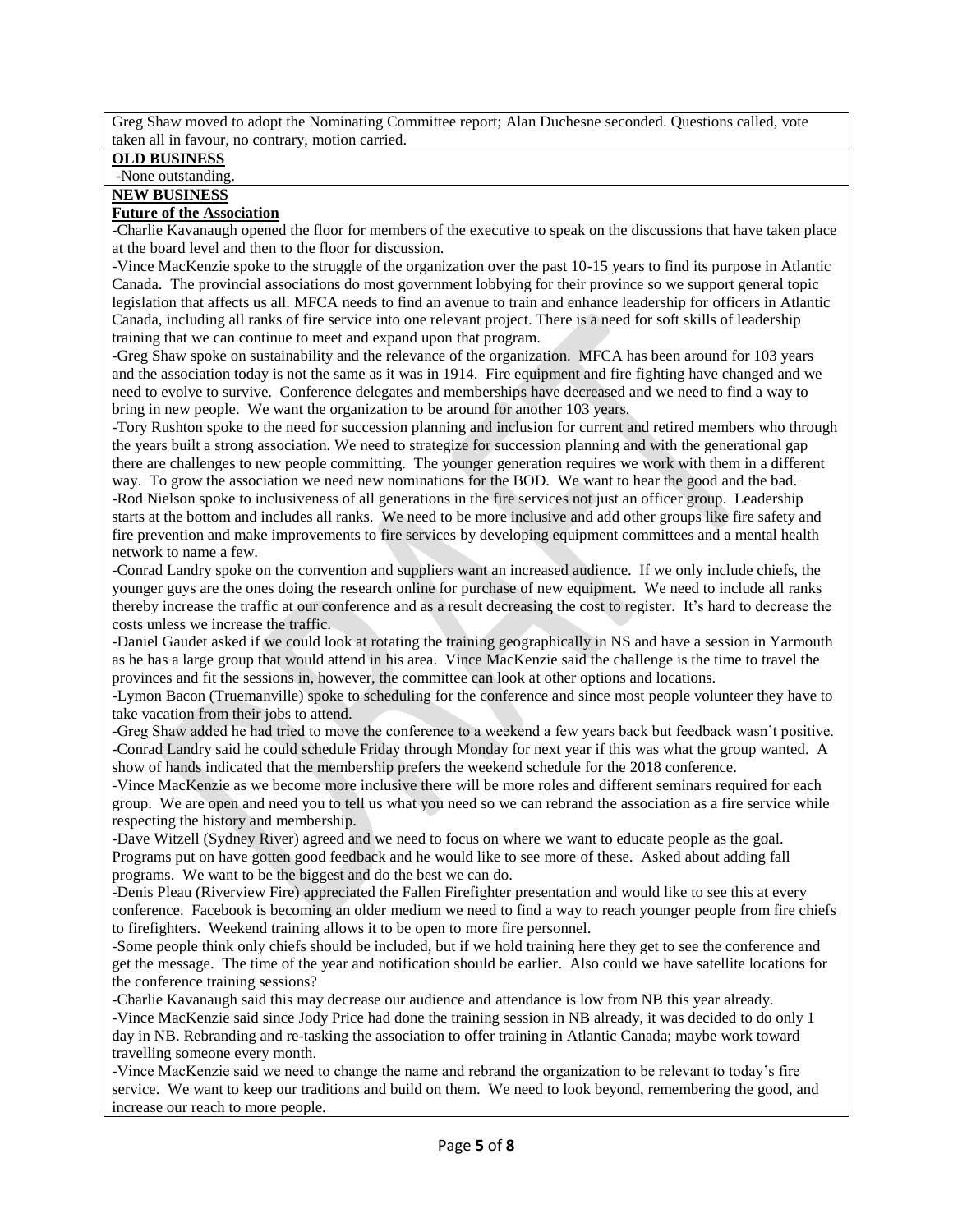-Steve Armour (Bathurst) feels the weekend schedules will be better and will allow us to grow and get more people involved.

-Aaron Taylor (Hildon) asked if we could break up conference fees for one day for firefighters who want to come in for some training and to see equipment. Decreasing the average age of conference delegates and rebranding the name to a fire service conference being put on by the MFCA was suggested.

-Greg Shaw said we don't want to compete with other conferences; we want a leadership focus.

-Joe MacDonald (Barney's River) apologized if he offends anyone but suggested if we want to grow the association we need to include a decrease in costs for the conference and increase membership; we have been doing the same thing every year. The \$172k in trust should be used for training. Much respect to the fundraising for people who did the car drives and if that can be done and make a profit let them bring it back. There should be turnover in the BOD as it gets stagnant; we need new ideas to change the association. The business meetings are boring there is no input from the crowd; same thing every time.

-Charlie Kavanaugh said he agrees but we ask for nominations from the floor and no one wants to step up. If anyone has any ideas or knows anyone interested try to encourage them to step forward.

-Gilbert MacIntyre (Cape Breton Region) feels the time slot in July is good but we should increase networking through the year. There isn't a lot of contact with the people in this room other than at the conference. If we could have new groups (like training) with different outreach. Would like to see the Fallen Firefighters talk at the start so he can get to their booth. The name change needs to happen and agrees with dropping Chiefs and adding Leadership.

-Vince MacKenzie said we understand the meetings are boring but we have requirements to conduct the business of the association at these sessions under the constitution. Agree with the name change Atlantic Leadership dropping the chiefs. We need to be respectful and find our place with what the provincial associations are doing. The BOD has a representative for each province; but we need more people involved. Geographically Newfoundland presents issues reaching people.

-Greg Shaw suggested we may want to look at virtual training/meetings for Newfoundland if we can get groups together.

-Vince MacKenzie suggested we look at being sectional under one name; having a curriculum for your own profession and then days when everyone is in the room thus meeting the needs of the different disciplines within fire service. Rebranding is important as is increases numbers and diversity for the suppliers, conference and association as a whole.

-Denis Pleau (Riverview) feels working groups are a positive step. MFCA having these groups would allow whoever has relevant information to respond. The association can become more relevant if their voice is heard; training makes the job easier and safer.

-Vince MacKenzie said the kids aren't using facebook anyone because their parents are.

-Duane Antle supports the need for inclusion; likes the direction we're heading in and recognizing the need to be inclusive regarding society and attitude changes. NL was faced with this and trying to get people involved; being more inclusive there has made us stronger. When we want to get work done the BOD address the issue within fire service and the director acts as a quarterback and protects the interests of the organization; we then reach out to the membership to be on committees and help do the work. To include people from a training perspective we started a program for firefighters and other emergency responders on how to work with Autistic people. Looked at this originally for support for one of the firefighters and when we saw how much we didn't know we sponsored the program and put it out to the province. This demonstrated to our membership that we are interested in their situation and challenges. Duane got involved because his department has 11 people and was asked for input by Vince MacKenzie. Being included as part of the association made me proud and resulted in becoming president. Duane encourages the association to keep on the path because recognizing that path is key to success.

-Charlie Kavanaugh said we have looked at the training at a BOD's level for the provinces; however, Newfoundland has already done this training so it is only needed in the other provinces.

-Wayne Allain (Trenton) since we are talking about growing the membership and making it affordable, this session is in a beautiful facility but the cost to attend isn't affordable.

-Laura Thirsten (firefighter) said we have a draw by department to attend. I wouldn't have known anything about this if not for the draw. A price for broken down sessions and having sessions for specific groups available would be beneficial. Unable to take the time off work for the whole conference, but being able to come for a day for relevant topics would work. She is taking so much of value back. There is a stigma of shiny trucks/gear but she joined to give back and the value of being a firefighter takes time to learn. Having someone as part of the association to speak for young firefighters and having a program for them might engage them so that in 15 to 20 years they are here coaching.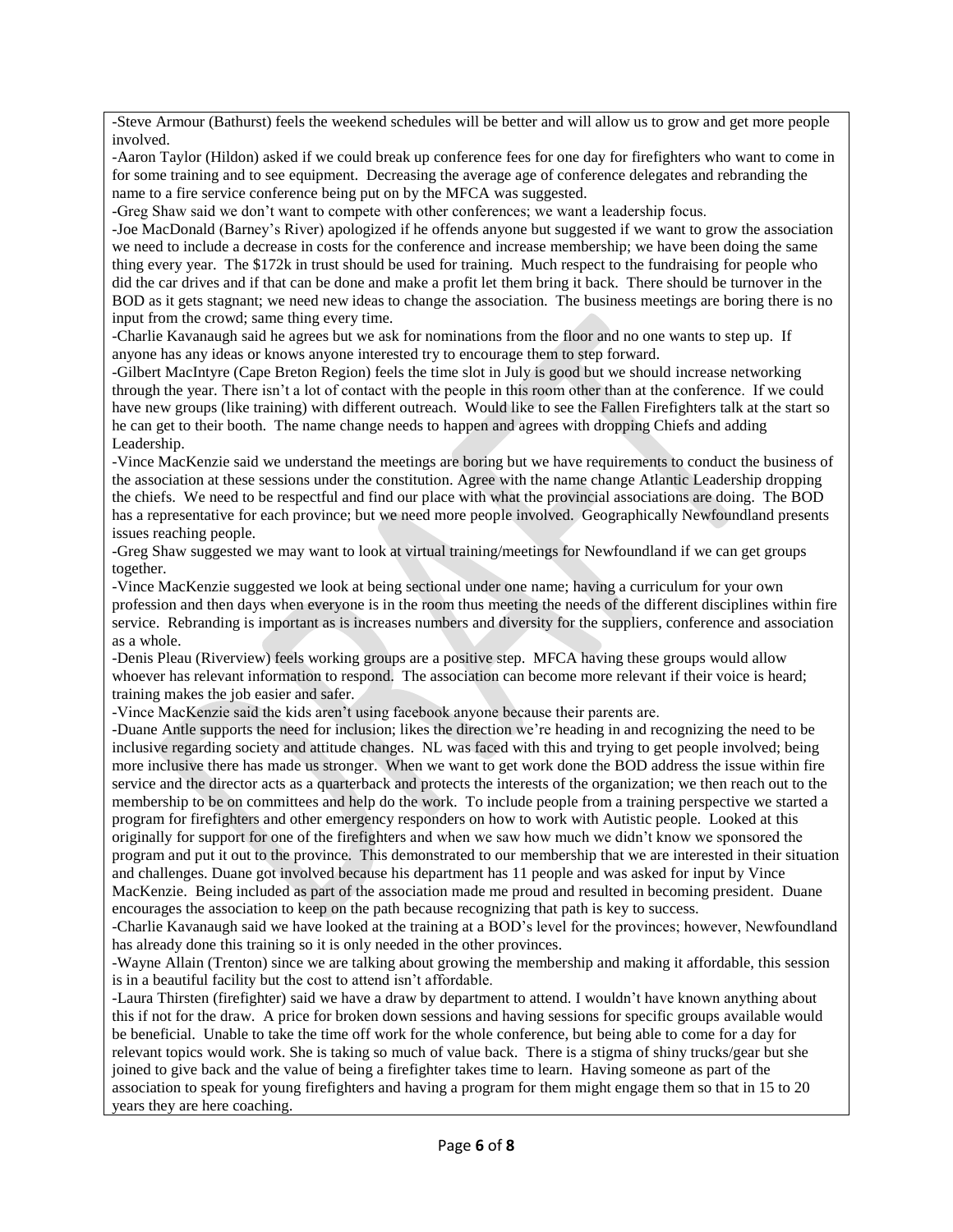-David Brown agreed that it's nice to get more members but there are so many organizations out there and only so much money to go around. Higher attendance would drop the price, however, some places don't have the money to register because of a lack of government budgeting.

-Charlie Kavanaugh said there are a lot of department that aren't members and we need to get the word out to them. We are looking for new departments, not more members from the same department.

-Greg Shaw spoke to volunteer time being short; although it keeps registration costs down and we have had great conference in past, it's hard for most areas to offer to host. Facilities like this assign the duties to paid people. -Vince MacKenzie said we want to ensure money is spent ensuring quality; funding and membership are linked and we are seeing the membership dwindle. We have had good and bad conferences; we want to ensure we offer consistent quality and added value for every department in Atlantic Canada.

-David Brown (River John) hopes the cost goes down next year so he can justify send 2 people to the conference; don't know if he can justify the current cost.

-Vince MacKenzie said as we know travel and accommodations are a bigger expense than the cost of conference registration. Things like food, venue and speakers need to be paid and people aren't stepping up to host our conference because people aren't volunteering to help them. Having an air conditioned, comfortable facility, with one location for everything is necessary. If we lower the registration cost we will have to cut expenses for example maybe not include meals. Not sure how much lowering registration costs will change attendance; and we want to protect quality.

-Tory Rushton used to work for one of the vendor s and was tasked to talk to them and get their input. The vendors pay a big portion and without them we wouldn't have this conference. Echoed from vendors that if they aren't in the same building with the conference, they weren't coming. It does cost more for our registration utilizing a conference centre; however, it makes a more successful conference. With Conrad hosting again it will be positive to have a second year in the same location so we can address some issues.

-Scott Burges spoke on the vendors and us talking with them for their input is a good thing. When my department first came we had a thrifty chief who used to sneak into the show, he didn't want to pay to visit the trade show. Having a day pass fee is a win/win idea. His department has the issue of finding people to come to the conference. -Vince MacKenzie spoke as a chief he sees the younger generation don't want to go to conferences. We used to have full funding and members fought to come to conferences, now we can't get people to sign up and they back out last minute. We are challenged with volunteers not wanting to spend family/vacation time going to conferences. -Scott Burgess said the training is positive and the young guys are coming and being introduced to the organization so they recognize us and our role. Feels we should look at day fees/seminars/speakers that meet specific needs. When we ask council for the budget, we can defend our request if people are getting value by attending and learning. The travelling sessions of training tie together with the request for funding to attend the conference. -Vince MacKenzie asked the group what do you think is the way forward?

-Greg Jones (Amherst) this is a great topic and there is good conversation. The executive needs to look at the big picture of where we are where we want to go. If we have no vision we don't know where we're going, using the comments from today we need to form a vision to proceed.

-Vince MacKenzie said when you share a vision the people who feel it's positive don't speak up but you will hear from the people against it. We want to hear both your positive support and criticism.

-Greg Shaw said the BOD needs to have a direction to move forward. No one likes change; but it is necessary. -Tory Rushton said we may not need a motion, but the BOD would like one to have something to get started to bring forward next year. If the general membership is happy then we ask someone make a motion to proceed with a plan. -Greg Shaw made a motion that the executive go ahead to provide a vision, a review and provide a formal plan to the group at next year's conference; Scott Burgess seconded, called for questions, vote taken, all in favour.

-Conrad Landry spoke to the conference and lowering the cost while increasing the value may be possible if we utilize other opportunities to raise funds. As for a weekend schedule, the National Car Show is booked for the weekend of July 6<sup>th</sup> so either the weekend before or after would be our options. Feedback from the group was to open the conference Friday July  $13<sup>th</sup>$  and close Monday July  $16<sup>th</sup>$ . We will be looking at day passes, exhibitor times, more advertising, increased communication etc. There will be different tracks next year as a trial; there will be some changes based on the feedback. There will be a decrease in registration cost, but not sure how much of a decrease. -Charlie confirmed again with the group that they prefer a weekend conference and said there will be an announcement at the banquet tonight with the confirmed dates for 2018.

-Daniel Gaudet said selling tickets was a good source of revenue but it was cancelled because it lost money one year. Maybe we could think of doing something similar on a smaller scale.

-Joe Macdonald suggested we change the name to include Atlantic and drop Chiefs as soon as possible if we are planning to move forward.